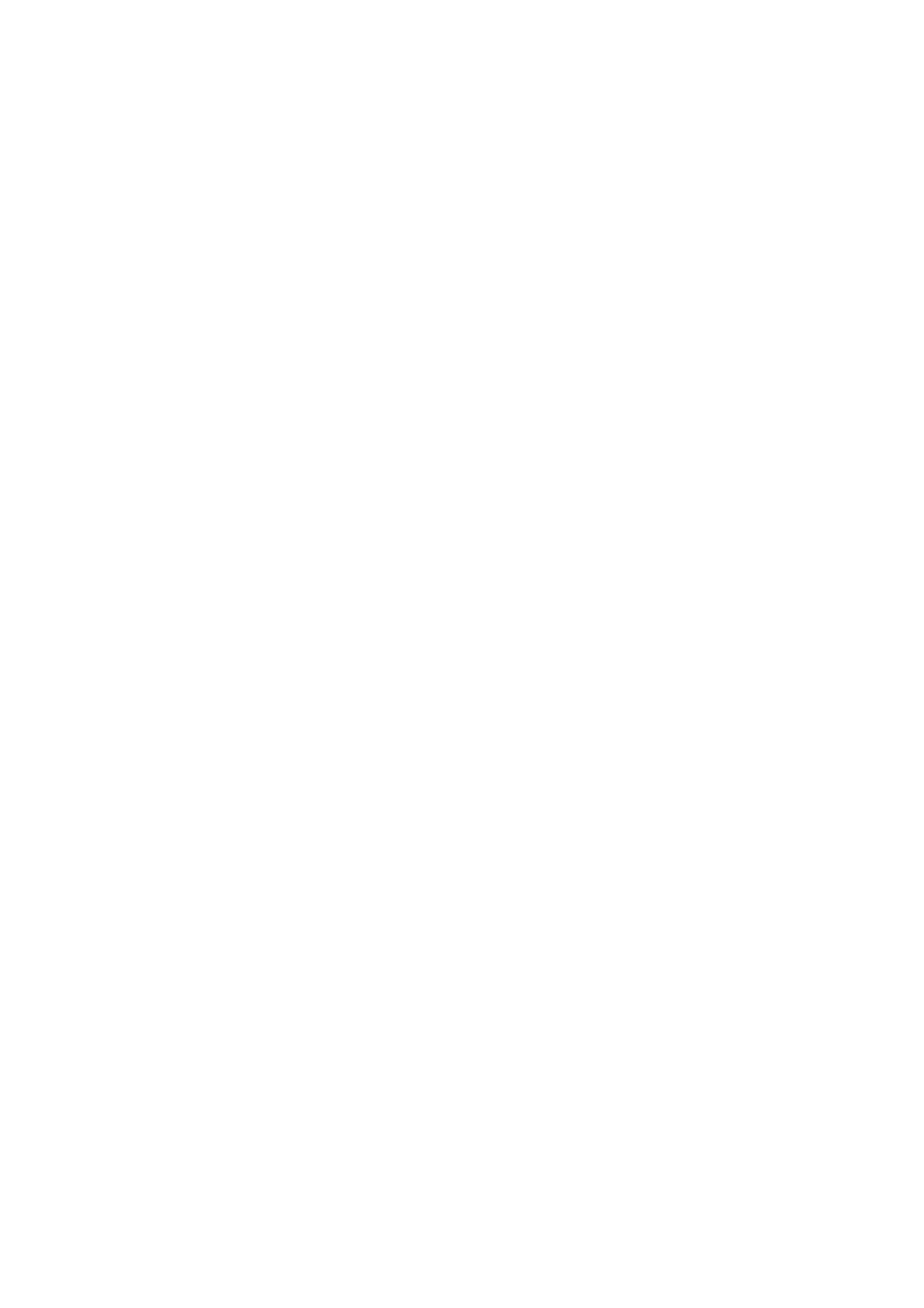## **ADDENDUM**

**ITEM Page**

### **29 PUBLIC INVOLVEMENT 1 - 12**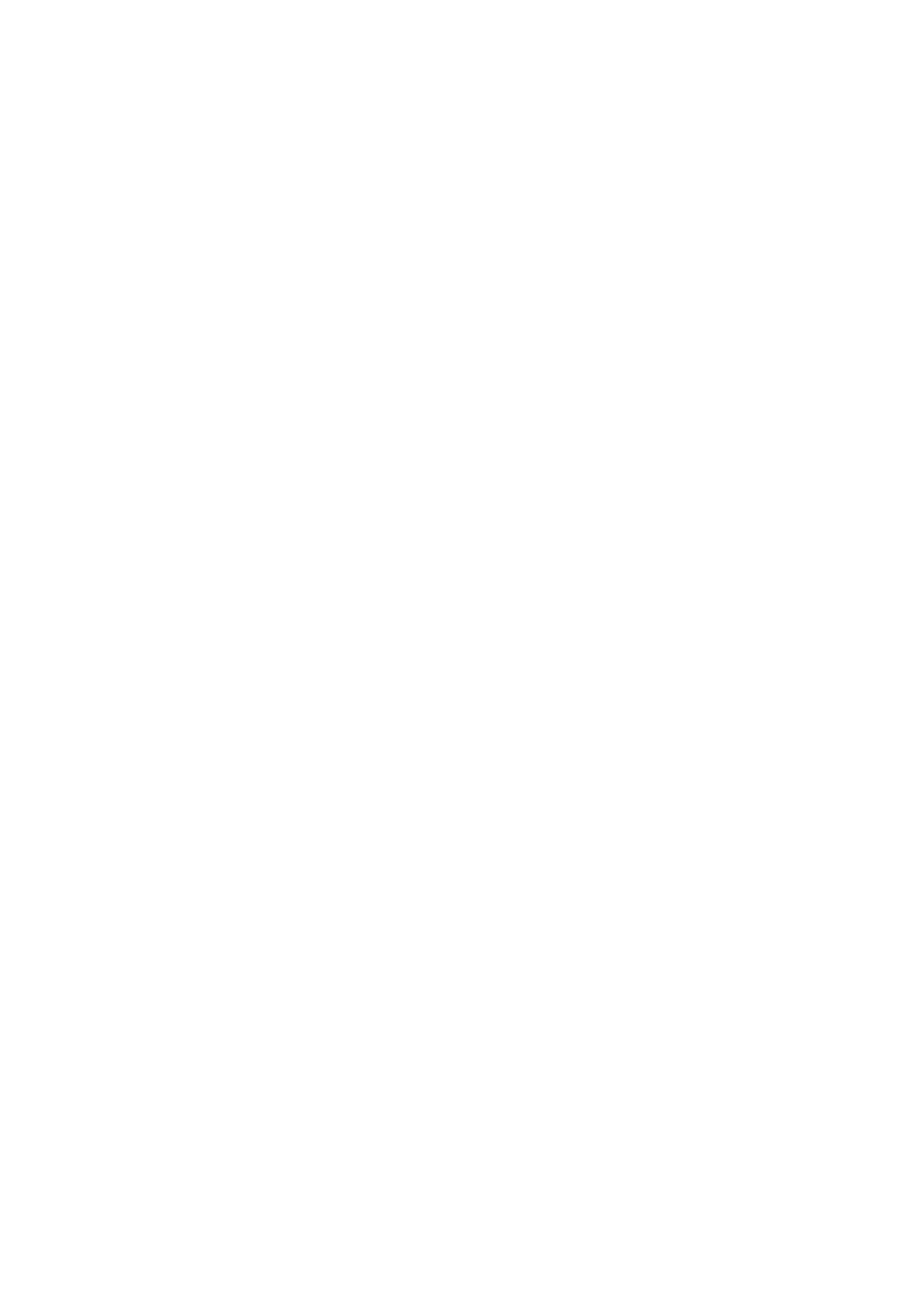## **ENVIRONMENT, TRANSPORT & SUSTAINABILITY COMMITTEE**

7 October 2014

Brighton & Hove City Council

#### **WRITTEN QUESTIONS**

#### **(iii) Area U resident parking scheme extension- Roy Pennington**

*The Council's controlled parking zone development is piecemeal and apparently confusing to some people (see ETSC Oct 7th 2014 agenda item 35, para 5.28 in the report), in which light-touch such as Zone U adjoins full-touch such as the larger Zone C and in both of which there is no waiting list : what financial costs would there be now to consult and implement a partial transfer of the new extended light-touch Zone U (to consist of Bakers Bottom streets plus Dawson Terrace and Cuthbert Road) into the current full-touch Zone C?*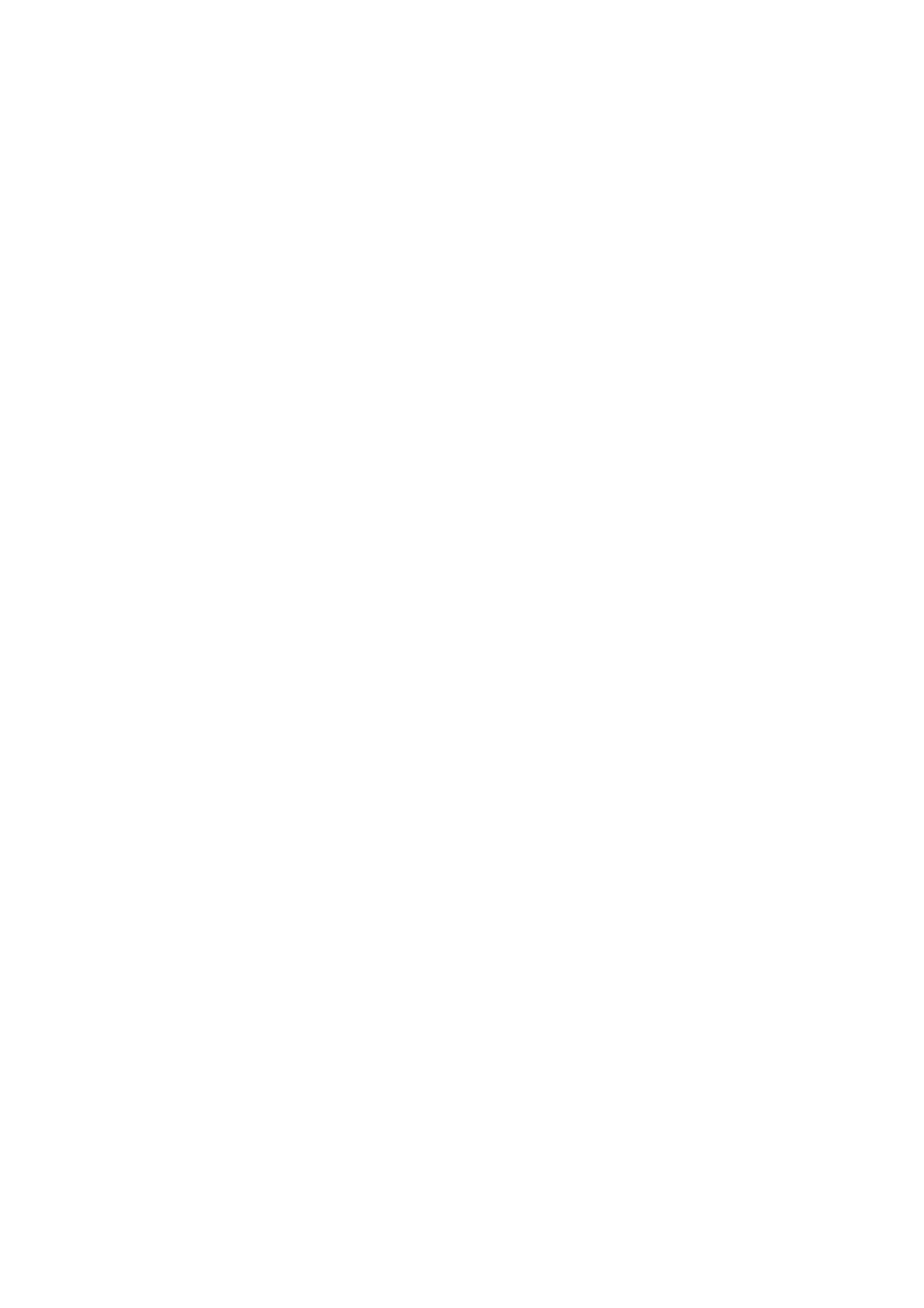## **ENVIRONMENT, TRANSPORT & SUSTAINABILITY COMMITTEE**

7 October 2014

Brighton & Hove City Council

#### **DEPUTATIONS FROM MEMBERS OF THE PUBLIC**

A period of not more than fifteen minutes shall be allowed at each ordinary meeting of the Council for the hearing of deputations from members of the public. Each deputation may be heard for a maximum of five minutes.

Deputations received:

**(i) Deputation:** Old Town transport scheme

I am here to speak in favour of the proposal to close East Street to traffic between the hours of 11am and 7pm - speaking on behalf of a number of East street businesses and others in the locality which are fully supportive of this final proposal. As stated in the report at peak times East Street is used by over 20,000 people walking on 3ft wide pavements spilling into road with cars and trucks causing significant safety issues. Further restrictions are caused by parked vehicles. There is no room for wheelchairs or prams which seems ironic when East Street acts as a pedestrian link between the seafront and northern area of the city centre.

There is a definite need for a more fluid and safer pedestrian route from the station, the North Laine through the south lanes through onto the seafront, a friendly and clear route, offering a space inviting positive lingering within the area – which will improve expenditure within retail and hospitality but not hinder other business or residential occupants. Calm safe and stress free city centre experiences make people return. Brighton must continue to be a family friendly safe city for residents and visitors.

The majority of local businesses that I have spoken to directly affected by this current proposal are enthusiastic about the opportunities that could come from it including applying for further outdoor dining licences, engaging more as a community and claiming responsibility for their surrounding area. The Pedestrianisation of the remaining part of East Street would provide a safer, less polluted atmosphere for locals and visitors to what is a prime location in the heart of Brighton. The already spacious pedestrianised area of East Street is testament to this. Outside diners will undoubtedly experience a more inviting and pleasant experience. The impact would bring a much needed boost to Locals, traders and tourists alike thereby adding to the appeal of the city as a whole.

This proposal will create a better environment for cyclist as well as pedestrians, but also offer a space where the unique and independent face of Brighton can be seen in all its colour. This proposal will improve the environment around pool valley and perhaps inspire the council and the tenants of the pool valley area to make it a more attractive arrival to the city… offering coach visitors a more engaging city view. I have been involved in the consultation period for this proposal for over 3 years and have found it very accessible. I attended the public enquiry and agree with some of the requests regarding Little East Street, I believe the recommended changes are clear and promise to resolve all concerns. I do also feel that the Old Town Transport plan on a whole will bring improvements to Little East Street, increasing visibility and accessing more general footfall.

As somebody who has been actively involved in East Street developments for nearly 10 years, including attending a Local Action Team meetings for the area I believe the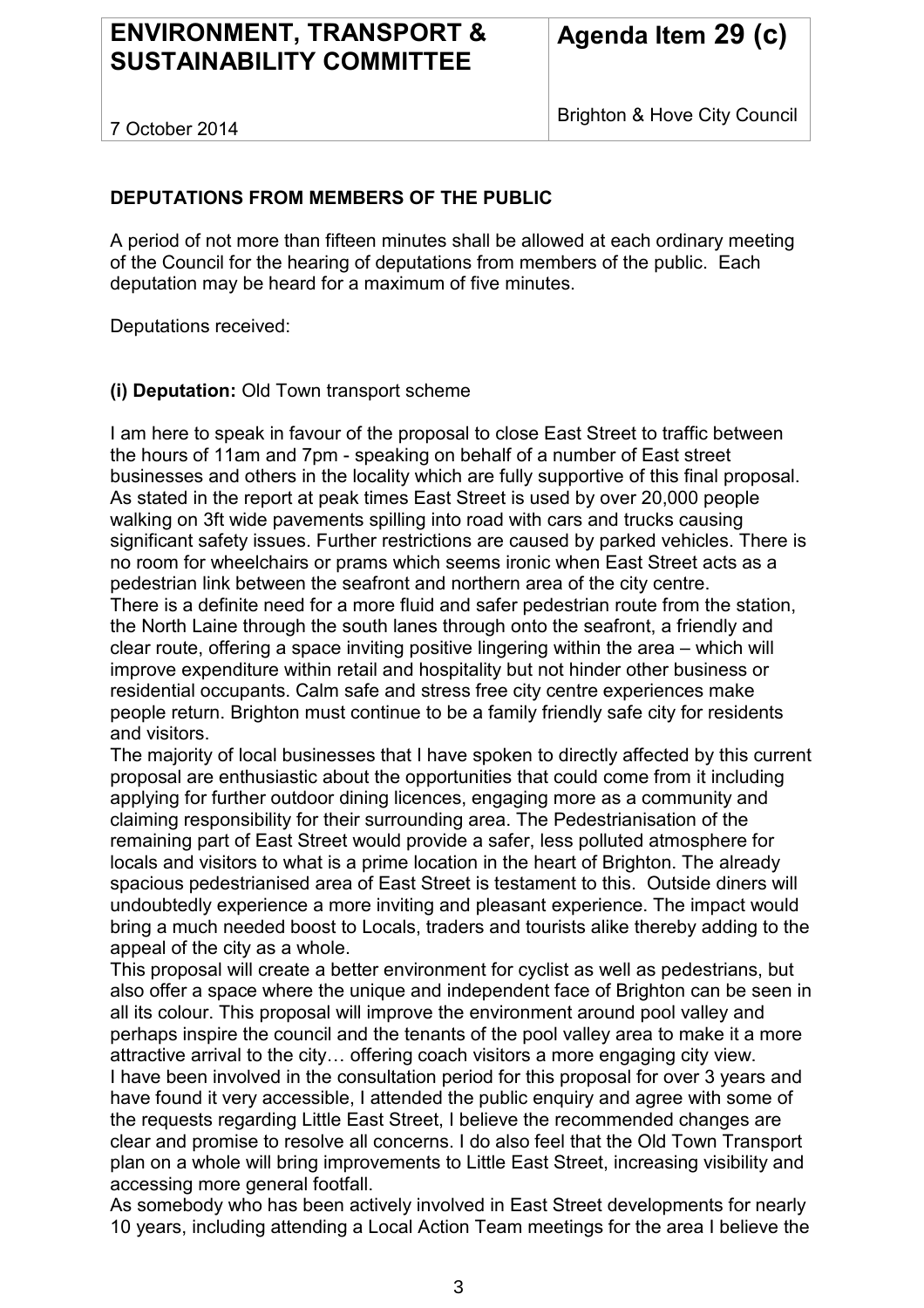proposal we are discussing today has the potential to change the atmosphere the area which is desperately needed. We need brighter more open streets where visibility and transparency will assist crime prevention, where business owners alongside residents will take responsibility for their surrounding area and its potential growth and improvement.

Supported by:

Olivia Reid: Terre a Terre (Lead Spokesperson) Philip Taylor: Terre a Terre Fiona Mills: VBites Ltd Karl Jones: Moshimo Opticon Jonathan Dickson: Scoop and Crumb Minesh Agnihotri: Indian Summer Shoshana Plail: 'Child Friendly Brighton' Christian Cucco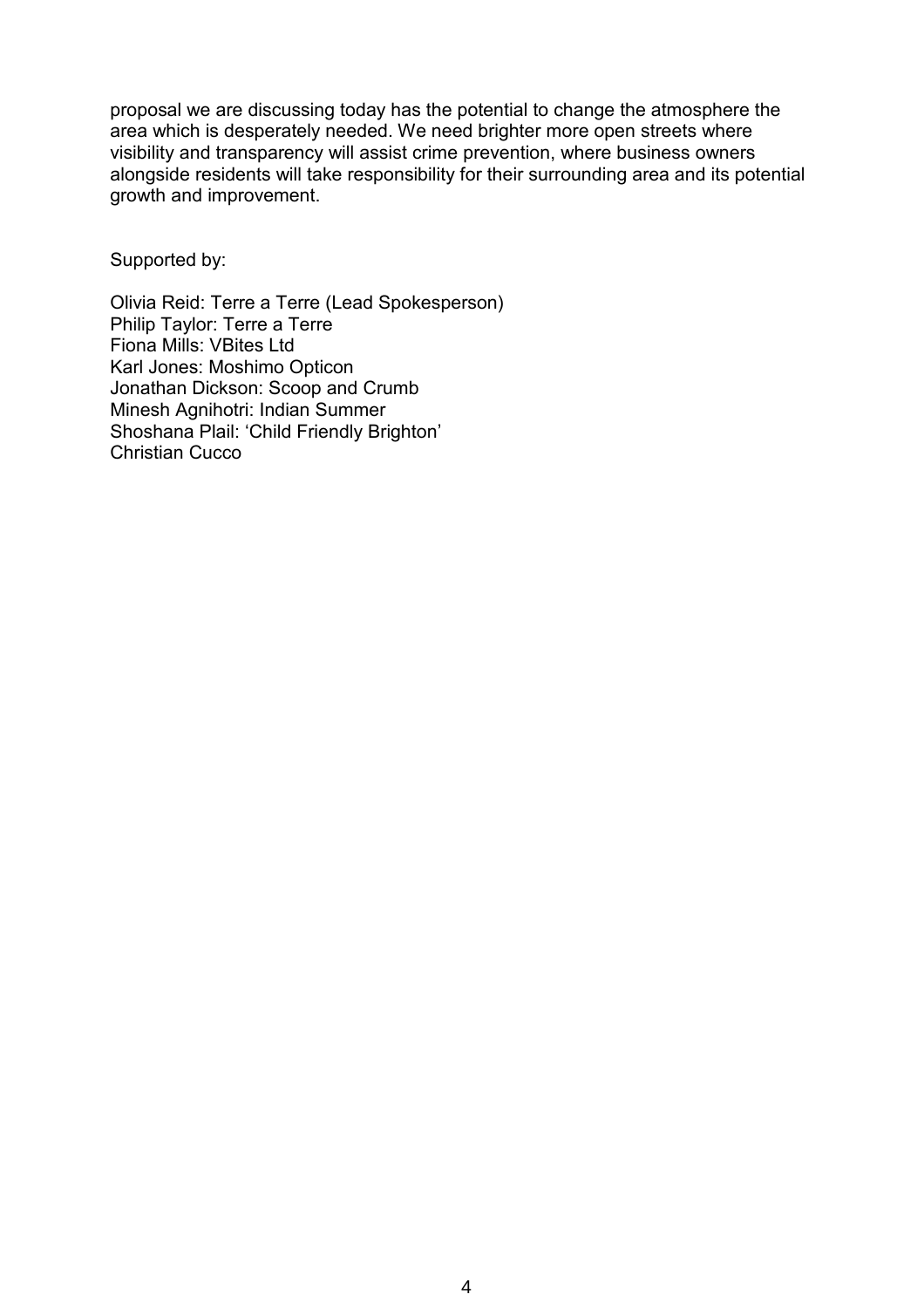**(ii) Deputation:** Church Road South Portslade, traffic & road safety improvements: Community consensus and initiatives

#### **Recent event since audit**

- 23-09-14, cyclist hit by vehicle at the junction of St Peters and Church Rd
- Police are asking for witnesses, it is under investigation. Bike is still in situ.

#### **Community response to proposal from Road Safety Team**

- The best location for a crossing is at the junction of St Peters Rd and Church Rd, as this is the natural flow to/from the school and creates the most risk
- A crossing away from St Peters Rd exposes pedestrians to an unacceptable increase in risk due to exposure to Church Rd, and will be underused.
- In support of changing traffic flow at the North St and Church Rd.
- Immediate posting of a crossing patrol at St Peter's Rd.

#### **Who We Are**

- Established 1 yr ago, 100+ active members and 1,000+ supporters
- Concerned parents & community created petition, 800+ signatures 36 hr
- School involvement and community support and cohesion.
- Work directly with established organizations, businesses, groups and council

#### **Meetings and Presentations**

- Community consultations with Martin Health,  $24<sup>th</sup>$  June and  $24<sup>th</sup>$  July
- Petition, October 13. Deputation December 13.
- Meetings with LAT, school, businesses, organisations, parents, residents

#### **Press**

- "Safer Roads, Safer Communities", TV documentary on BBC/ITV
- BBC Sussex Radio, 2 interviews for morning programme
- Argus newspaper and online coverage, 5 articles
- Brighton and hove news and Latest online, 3 articles
- National and local press release from Brake.org

#### **Support for our Campaign**

- Brake, charity to support communities' road safety
- Royal Haskoning DHV, international engineering consultancy firm
- Shoreham Port, governing body of port that creates most of the lorry traffic
- Friends of Vale Park, Friends of St Peters
- Our wider community of N Portslade

#### **St Peters Primary School initiatives**

- Child Pedestrian Training, hosted by Keith Baldock, the Meerkat and PSO
- Beep Beep Day, hosted by Brake.org and Zak the Zebra.
- Students wrote to Pete West asking for a safe road crossing, as well as raised money for Brake and competed safe roads poster contest, with the winner honoured by Mayor Denise Cobb
- Involved in Safer Routes to School, improving School Travel Plan with input from parents, Royal Haskoning DHV and Safe Roads Team

#### **Bi partisan Initiatives and Support**

- Support from Cllr. A. Robins, Cllr. L. Hamilton, Cllr. G. Cox, Cllr. G. Mitchell**,**  MP M. Weatherly and MP Candidate P. Kyle
- "Residents transport survey" leaflet by Ken Rist, Liberal Democrat
- "Crossing for Christmas" campaign by Peter Kyle, Labour
- Door to door campaigning about "local road concerns" by Conservatives
- Application to the crossing patrol position by Chris Hawtree, Green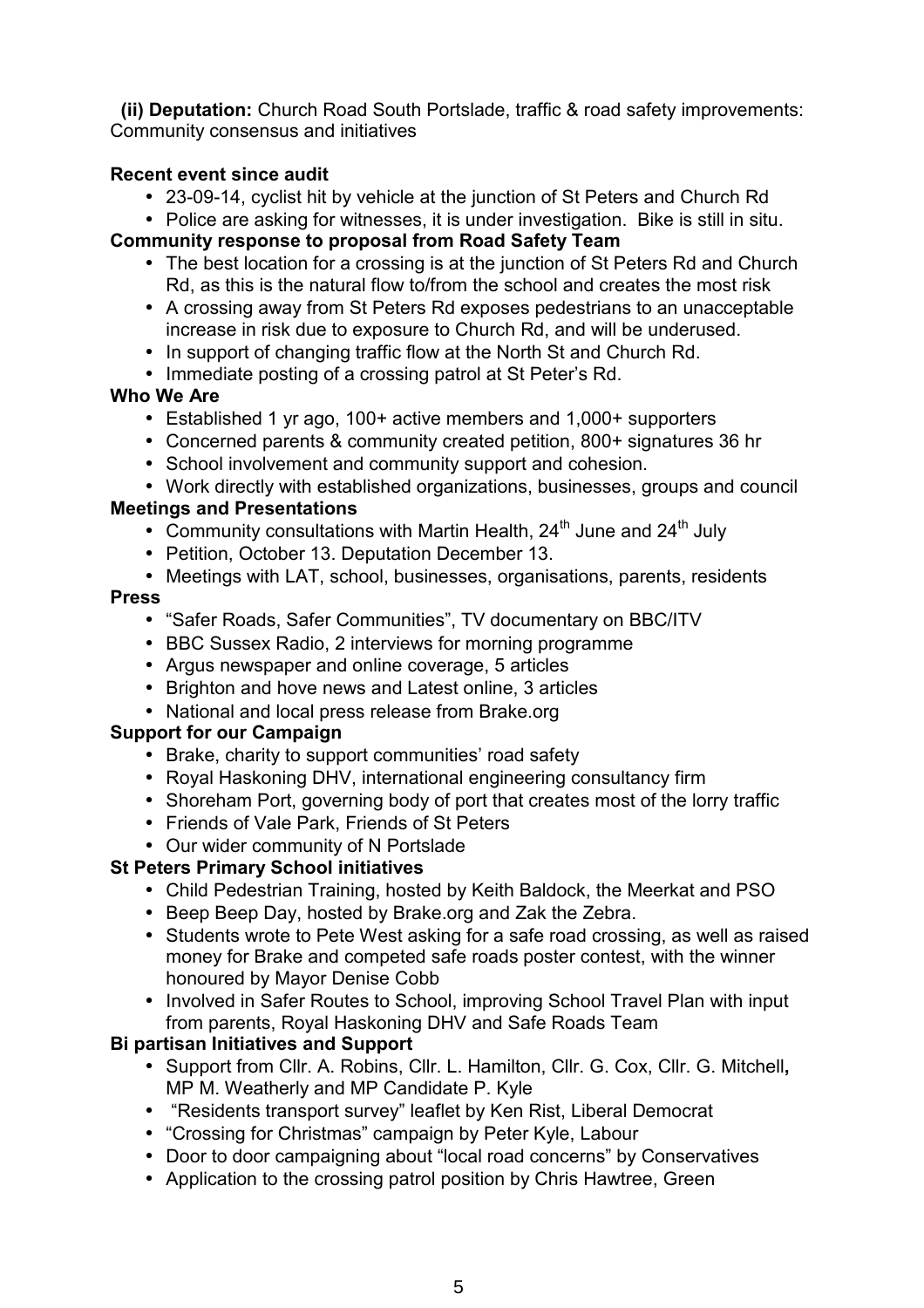Rae Powers (Lead Spokesperson) Simon Clydesdale Michele Lawrie Aideen Smith-Watson Nick Brett Tabitha Wady Helen Fry Pat Sauer Lou Murley David Pickering Nicky Thackeray Fiona Greenfield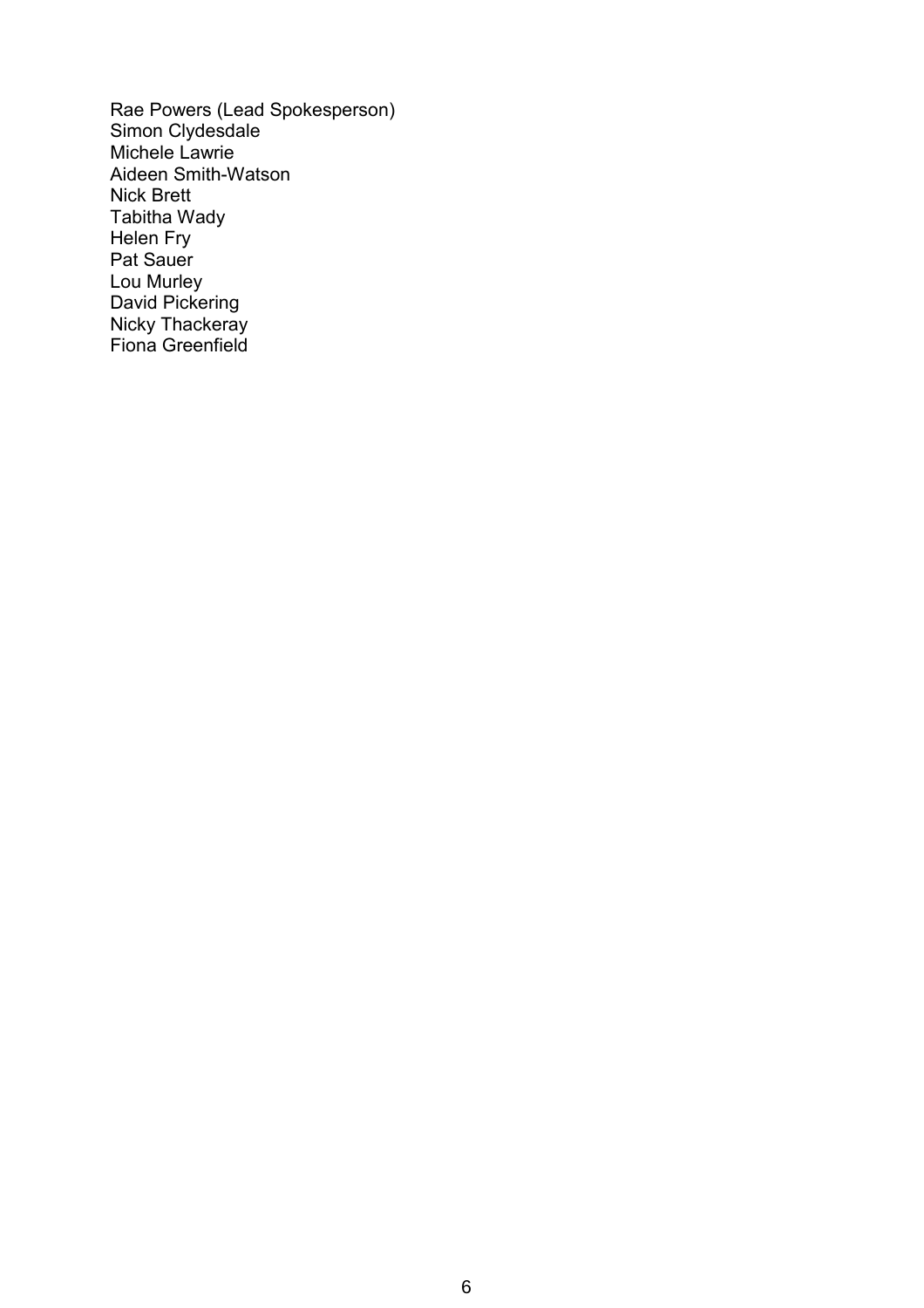# **Supported crossing location**

 $\overline{\phantom{0}}$ 

 $\bullet$ 

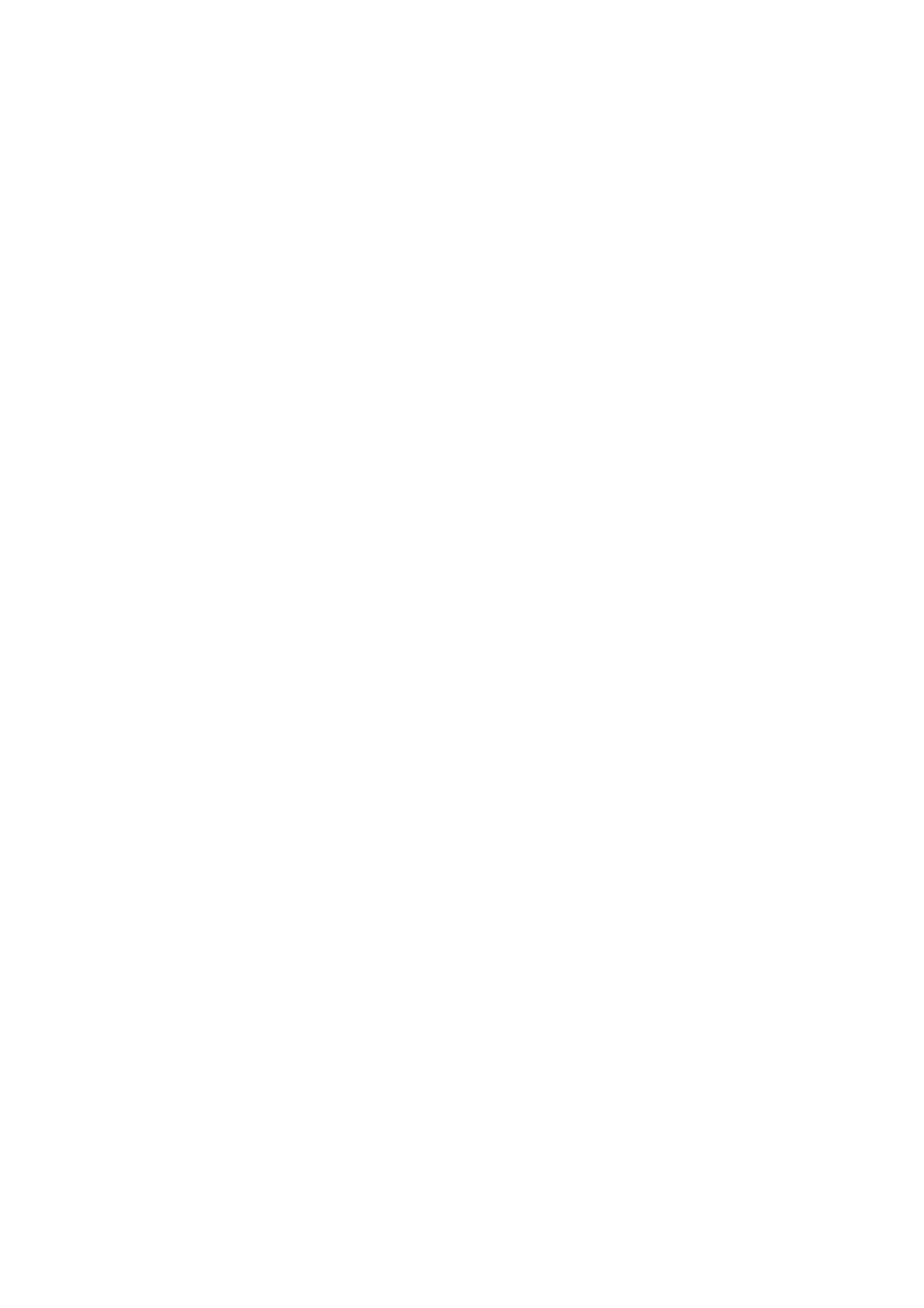

**Zebra crossing? Crossing patrol?** 

..have your say on the council's plan

## **Community&Consultation** Thursday July 24<sup>th</sup> 6:30pm **Scout Hut, Vale Park**

All welcome, refreshments provided

"Findings support consideration of a formal crossing on Church Rd, with the expectation that a zebra crossing is the most viable. We are also progressing the assessment of a school crossing patrol site, which may be at the same location or perhaps further south. We need to be sure *that# the# location# identified# is# one# that# would# be#* supported by the community"

– Martin! Heath,! Safe! Roads! Team! Manager,! Brighton! and! Hove County Council, June 2014

Your input is vital, please attend meeting and/or return to 31 Norway St or to St Peter's School. Feedback can also be given directly on our Facebook page.



Comments on plan: (write and/or draw)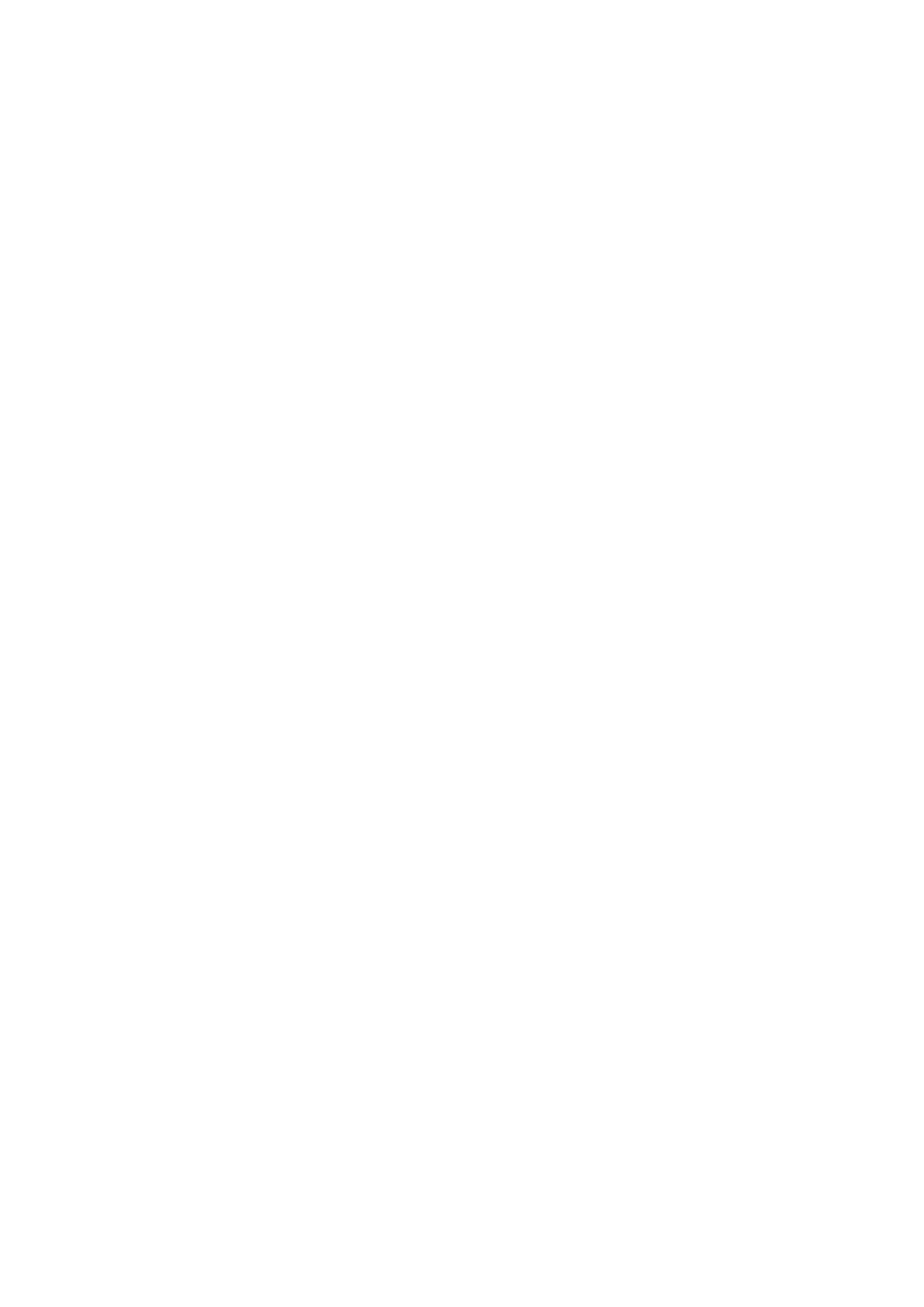#### **(iii) Deputation: Support for proposal to an extension to Zone J controlled parking in the Lewes Road/Triangle area**

We wish to urge the council to approve the Road Traffic Order which will bring in controlled parking to the Triangle/Lewes Road.

We are all residents of Park Crescent . There are a number of reasons as to why we believe that the time has come for a CPZ to be extended to include our street. Our road borders the Level; is very near the London Road and is a short walk to the seafront; city centre; and railway stations. We are extremely unhappy with the current parking do not think that the current parking situation is We are the first road out of town without residents parking and due to this we are being used as a car park by non residents. It has been a very long process getting to this stage and we sincerely hope that we will not have to wait much longer for the parking scheme. There are a number of reasons for this request:

#### 1. Resident parking difficulties

Our road borders the Level (recently re-opened); the London Road (major regeneration); the Open Market (re-launched and new events space); is a short walk to the seafront and railway stations and is the first road which does not have residents parking. We are being used as a free car park by non residents and their inconsiderate parking is preventing all residents from being able to park anywhere near their homes. This particularly impacts the elderly and those with young families.

#### 2. Safety

There was a near fatal fire in the street last year and the fire engine was unable to gain access due to the current parking and cars being on both sides of the street.

#### 3. Listed buidling damage

Currently cars park on the pavements. Park Crescent houses are Grade 2\* and have part of the basement and store rooms under the pavements which are at risk of damage due to pavement parking.

#### 4. Student parking

The London Road has recently been redeveloped to include 350 student properties and they are shortly to move in. We understand that these students will not be entitled to permits and therefore will have to park in unrestricted streets such as our own. In any event students are less likely to pay for a permit and therefore in the next month we will once again be inundated with student vehicles that are left undriven for weeks.

We presented a petition to the Council in November 2013 that was limited to just residents of Park Crescent & Park Crescent Terrace. Approximately 160 residents signed this to request residents parking. We have then been consulted and the vast majority of residents voted in favour. Please vote in favour of this report so that we do not have to wait any longer.

Sarah Smith (Lead Spokesperson) Mark Tilden Smith Michael Wells Miranda Flemming Dr Jonathan Ray Roger Mashford